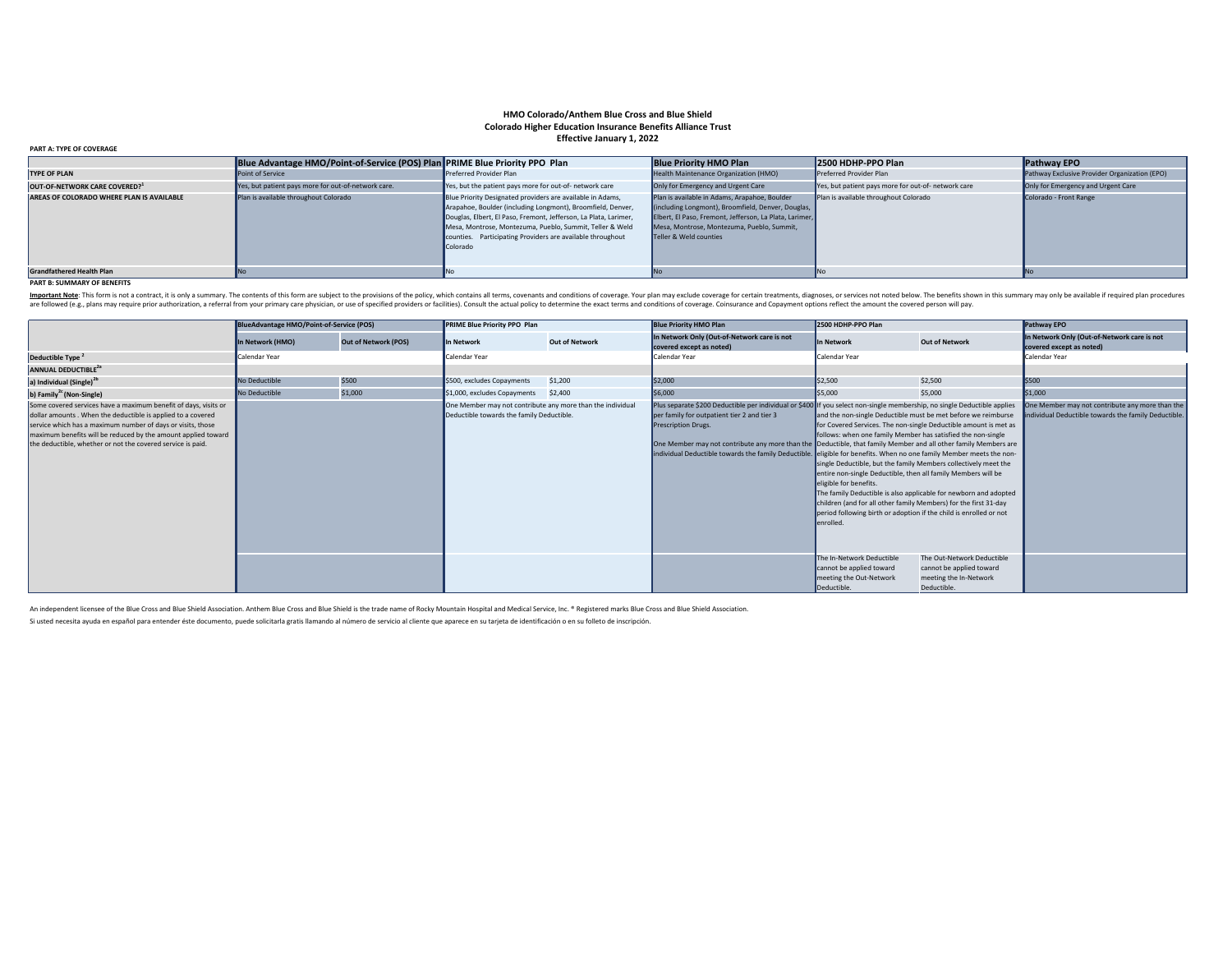|                                                                                                                                                                                                                                                                                                                                                                                                                                                                                                                                                                                                                                                                                                                                                                                                                                                                                                           |                                                                                                            | <b>BlueAdvantage HMO/Point-of-Service (POS)</b><br>PRIME Blue Priority PPO Plan                                                 |                                                                                                                                                                                                                                                                 |                                                                                    | <b>Blue Priority HMO Plan</b>                                                                                                                                                                                                                                                 | 2500 HDHP-PPO Plan                                                                                                                                                                                                                                                                                                                                                                                                                                                                                                                                                                                                                                                                                                                                                                                                    |                                                                                    | Pathway EPO                                                                                                                                                                                                                                                                                                                                                                                                         |
|-----------------------------------------------------------------------------------------------------------------------------------------------------------------------------------------------------------------------------------------------------------------------------------------------------------------------------------------------------------------------------------------------------------------------------------------------------------------------------------------------------------------------------------------------------------------------------------------------------------------------------------------------------------------------------------------------------------------------------------------------------------------------------------------------------------------------------------------------------------------------------------------------------------|------------------------------------------------------------------------------------------------------------|---------------------------------------------------------------------------------------------------------------------------------|-----------------------------------------------------------------------------------------------------------------------------------------------------------------------------------------------------------------------------------------------------------------|------------------------------------------------------------------------------------|-------------------------------------------------------------------------------------------------------------------------------------------------------------------------------------------------------------------------------------------------------------------------------|-----------------------------------------------------------------------------------------------------------------------------------------------------------------------------------------------------------------------------------------------------------------------------------------------------------------------------------------------------------------------------------------------------------------------------------------------------------------------------------------------------------------------------------------------------------------------------------------------------------------------------------------------------------------------------------------------------------------------------------------------------------------------------------------------------------------------|------------------------------------------------------------------------------------|---------------------------------------------------------------------------------------------------------------------------------------------------------------------------------------------------------------------------------------------------------------------------------------------------------------------------------------------------------------------------------------------------------------------|
|                                                                                                                                                                                                                                                                                                                                                                                                                                                                                                                                                                                                                                                                                                                                                                                                                                                                                                           | In Network (HMO)                                                                                           | <b>Out of Network (POS)</b>                                                                                                     | In Network                                                                                                                                                                                                                                                      | <b>Out of Network</b>                                                              | In Network Only (Out-of-Network care is not                                                                                                                                                                                                                                   | <b>In Network</b>                                                                                                                                                                                                                                                                                                                                                                                                                                                                                                                                                                                                                                                                                                                                                                                                     | <b>Out of Network</b>                                                              | In Network Only (Out-of-Network care is not                                                                                                                                                                                                                                                                                                                                                                         |
|                                                                                                                                                                                                                                                                                                                                                                                                                                                                                                                                                                                                                                                                                                                                                                                                                                                                                                           |                                                                                                            |                                                                                                                                 |                                                                                                                                                                                                                                                                 |                                                                                    | covered except as noted)                                                                                                                                                                                                                                                      |                                                                                                                                                                                                                                                                                                                                                                                                                                                                                                                                                                                                                                                                                                                                                                                                                       |                                                                                    | covered except as noted)                                                                                                                                                                                                                                                                                                                                                                                            |
| OUT-OF-POCKET ANNUAL MAXIMUM <sup>3</sup>                                                                                                                                                                                                                                                                                                                                                                                                                                                                                                                                                                                                                                                                                                                                                                                                                                                                 |                                                                                                            |                                                                                                                                 |                                                                                                                                                                                                                                                                 |                                                                                    |                                                                                                                                                                                                                                                                               |                                                                                                                                                                                                                                                                                                                                                                                                                                                                                                                                                                                                                                                                                                                                                                                                                       |                                                                                    |                                                                                                                                                                                                                                                                                                                                                                                                                     |
| a) Individual (Single)                                                                                                                                                                                                                                                                                                                                                                                                                                                                                                                                                                                                                                                                                                                                                                                                                                                                                    | \$2,000                                                                                                    | \$3,000                                                                                                                         | \$3,000                                                                                                                                                                                                                                                         | \$6,000                                                                            | \$4,000                                                                                                                                                                                                                                                                       | \$3,500                                                                                                                                                                                                                                                                                                                                                                                                                                                                                                                                                                                                                                                                                                                                                                                                               | \$7,000                                                                            | \$3,000                                                                                                                                                                                                                                                                                                                                                                                                             |
| b) Family (Non-Single)                                                                                                                                                                                                                                                                                                                                                                                                                                                                                                                                                                                                                                                                                                                                                                                                                                                                                    | \$4,000                                                                                                    | \$6,000                                                                                                                         | \$6,000                                                                                                                                                                                                                                                         | \$12,000                                                                           | \$10,000                                                                                                                                                                                                                                                                      | \$7,000                                                                                                                                                                                                                                                                                                                                                                                                                                                                                                                                                                                                                                                                                                                                                                                                               | \$14,000                                                                           | \$6,000                                                                                                                                                                                                                                                                                                                                                                                                             |
|                                                                                                                                                                                                                                                                                                                                                                                                                                                                                                                                                                                                                                                                                                                                                                                                                                                                                                           |                                                                                                            |                                                                                                                                 | of-Pocket Annual Maximum towards the family Out-of-Pocket<br>Annual Maximum.                                                                                                                                                                                    |                                                                                    | One Member may not contribute any more than the individual Out-One Member may not contribute any more than the If you select Family (Non-single) membership, no single Out-of-<br>individual Out-of-Pocket Annual Maximum towards<br>the family Out-of-Pocket Annual Maximum. | Pocket Annual Maximum applies and the non-single Out-of-Pocket<br>Annual Maximum must be met as follows: when one family (non-<br>single) Member has satisfied the non-single Out-of-Pocket Annual<br>Maximum, that non-single Member and all other family Members<br>will be treated as having satisfied the Out-of-Pocket Annual<br>of-Pocket Annual Maximum, but the family Members collectively<br>meet the entire non-single Out-of-Pocket Annual Maximum, then<br>all family Members will be treated as having satisfied the Out-of-<br>Pocket Annual Maximum.<br>The non-single Out-of-Pocket Annual Maximum is also applicable<br>for newborn and adopted children (and for all other family<br>Members) for the first 31-day period following birth or adoption if<br>the child is enrolled or not enrolled. | Maximum. When no one family Member meets the non-single Out-                       | ne Member may not contribute any more than the<br>individual Out-of-Pocket Annual Maximum towards<br>he family Out-of-Pocket Annual Maximum.                                                                                                                                                                                                                                                                        |
| c) What is included in the Out-of-Pocket Maximum?<br>Some covered services have a maximum number of days, visits or<br>dollar amounts allowed during a calendar year. These maximums<br>apply even if the applicable out-of-pocket annual maximum is<br>satisfied. Pre-Authorization Penalties do not count toward the out<br>of-pocket annual maximum. The difference between billed charges<br>and the maximum allowed amount for non-participating providers<br>does not count toward the out- of-pocket annual maximum. Even<br>once the out-of- pocket annual maximum is satisfied, the member<br>will still be responsible for paying the difference between the<br>maximum allowed amount and the non-participating providers<br>billed charges (sometimes called "balance billing").<br>The amounts you pay for Out-of-Network Covered Services are in<br>addition to your balance billing costs. | All Copayments, including<br>prescription drug copayments<br>are included in the Out-of-Pocket<br>Maximum. | Annual Deductible, Coinsurance All copayments, including<br>and any Copayments are<br>included in the Out-of-Pocket<br>Maximum. | prescription drug copayments,<br>Annual Deductible and<br>Coinsurance are included in the<br>Out-of-Pocket Maximum.                                                                                                                                             | Annual Deductible and<br>Coinsurance are included in the<br>Out-of-Pocket Maximum. | All Copayments, including prescription drug<br>copayments, Deductibles (Annual Deductible and<br>Prescription Drug Tier 2 and 3 Deductible) and<br>Coinsurance are included in the Out-of-Pocket<br>Annual Maximum.                                                           | Annual Deductible and<br>Coinsurance are included in the<br>Out-of-Pocket Maximum.                                                                                                                                                                                                                                                                                                                                                                                                                                                                                                                                                                                                                                                                                                                                    | Annual Deductible and<br>Coinsurance are included in the<br>Out-of-Pocket Maximum. | All Copayments, including prescription drug<br>copayments, Deductibles and Coinsurance are<br>ncluded in the Out-of-Pocket Annual Maximum.                                                                                                                                                                                                                                                                          |
| LIFETIME OR BENEFIT MAXIMUM PAID BY THE PLAN FOR ALL<br><b>CARE</b>                                                                                                                                                                                                                                                                                                                                                                                                                                                                                                                                                                                                                                                                                                                                                                                                                                       |                                                                                                            |                                                                                                                                 | services received from a designated facility (and \$1,500 per member from a facility that is not a designated facility) with a total per<br>occurrence maximum that shall not exceed \$15,000 per member for designated and non-designated facilities combined. |                                                                                    | No lifetime maximum for most covered services. Bariatric surgery has a per occurrence maximum payment of \$15,000 per member for  No lifetime maximum for most Covered Services.                                                                                              | No lifetime maximum for most Covered Services.                                                                                                                                                                                                                                                                                                                                                                                                                                                                                                                                                                                                                                                                                                                                                                        |                                                                                    | No lifetime maximum for most Covered Services.<br>Bariatric surgery has a per occurrence maximum<br>payment of \$15,000 per member for services<br>received from a designated facility (and \$1,500 per<br>member from a facility that is not a designated<br>facility) with a total per occurrence maximum that<br>shall not exceed \$15,000 per member for designated<br>and non- designated facilities combined. |
| <b>COVERED PROVIDERS</b>                                                                                                                                                                                                                                                                                                                                                                                                                                                                                                                                                                                                                                                                                                                                                                                                                                                                                  | <b>HMO Colorado Managed Care</b><br>Network.                                                               | All providers licensed or certified Anthem Blue Cross and Blue<br>to provide covered benefits.                                  | Shield Blue Priority PPO<br><b>Designated Participating</b><br>Providers and Participating<br>Provider network. See Provider<br>directory for complete list of<br>current Providers.                                                                            | to provide Covered Services.                                                       | All Providers licensed or certified Blue Priority network, which does not include all<br>Providers in the HMO Colorado managed care<br>network. See Provider directory for complete list of<br>current Providers.                                                             | Anthem Blue Cross and Blue<br>Shield PPO Provider network. See to provide Covered Services.<br>Provider directory for complete<br>list of current Providers.                                                                                                                                                                                                                                                                                                                                                                                                                                                                                                                                                                                                                                                          |                                                                                    | All Providers licensed or certified Anthem Blue Cross and Blue Shield Pathway<br>PPO/EPO Provider network. See Provider directory<br>for complete list of current Providers.                                                                                                                                                                                                                                        |
| WITH RESPECT TO NETWORK PLANS, ARE ALL THE PROVIDERS<br>LISTED ACCESSIBLE TO ME THROUGH MY PRIMARY CARE<br>PHYSICIAN?                                                                                                                                                                                                                                                                                                                                                                                                                                                                                                                                                                                                                                                                                                                                                                                     | <b>Yes</b>                                                                                                 | Yes                                                                                                                             | Yes                                                                                                                                                                                                                                                             | Yes                                                                                | Yes                                                                                                                                                                                                                                                                           | Yes                                                                                                                                                                                                                                                                                                                                                                                                                                                                                                                                                                                                                                                                                                                                                                                                                   |                                                                                    | Yes                                                                                                                                                                                                                                                                                                                                                                                                                 |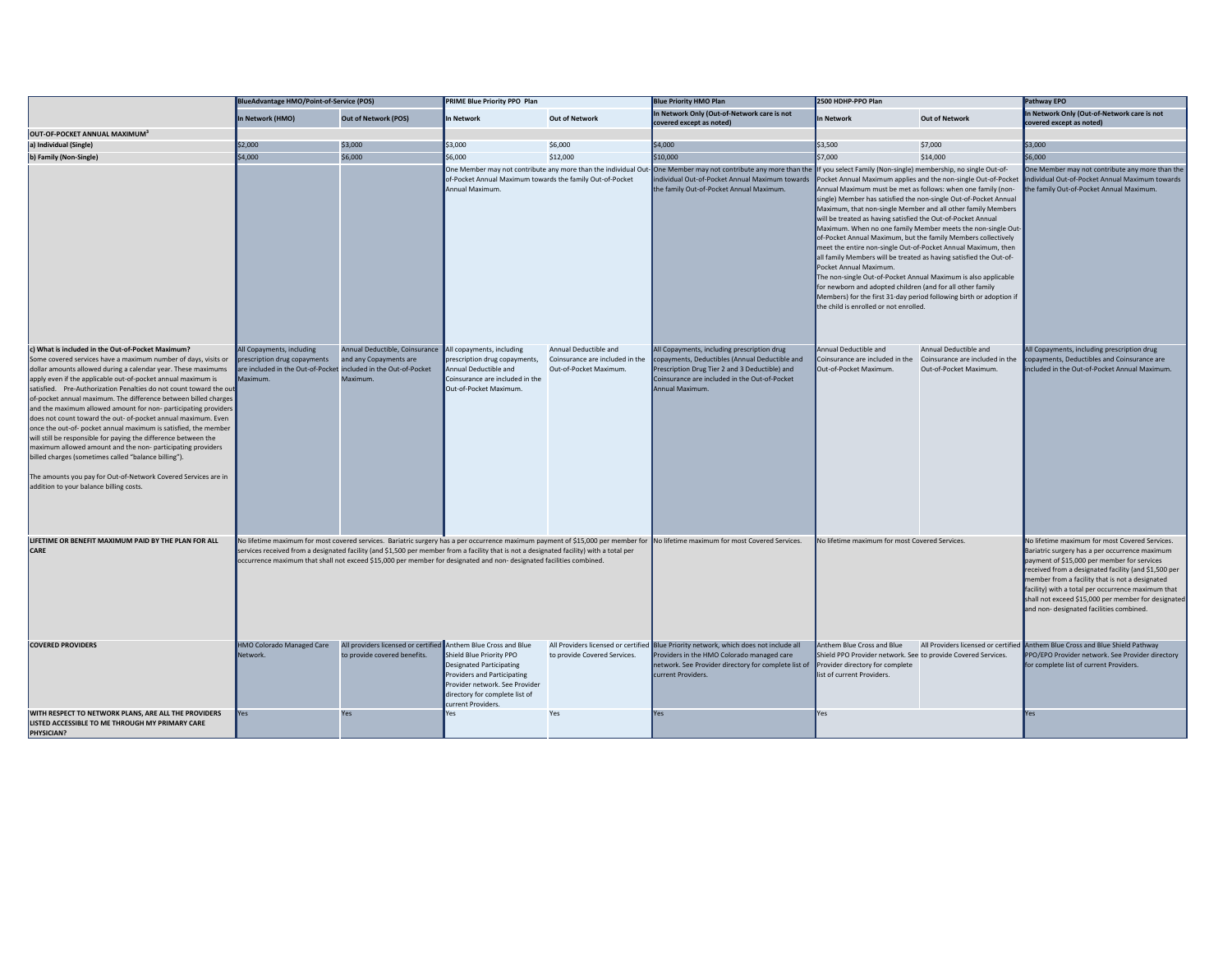|                                                                                                                                                                                                                                                                     | <b>BlueAdvantage HMO/Point-of-Service (POS)</b> |                                                                                                                                                                                  | <b>PRIME Blue Priority PPO Plan</b>                                                                                                                                                                                                                                                                                                                                                 |                                                                                                            | <b>Blue Priority HMO Plan</b>                                           | 2500 HDHP-PPO Plan                                  |                                                                                                                            | Pathway EPO                                                                                                                 |
|---------------------------------------------------------------------------------------------------------------------------------------------------------------------------------------------------------------------------------------------------------------------|-------------------------------------------------|----------------------------------------------------------------------------------------------------------------------------------------------------------------------------------|-------------------------------------------------------------------------------------------------------------------------------------------------------------------------------------------------------------------------------------------------------------------------------------------------------------------------------------------------------------------------------------|------------------------------------------------------------------------------------------------------------|-------------------------------------------------------------------------|-----------------------------------------------------|----------------------------------------------------------------------------------------------------------------------------|-----------------------------------------------------------------------------------------------------------------------------|
|                                                                                                                                                                                                                                                                     | In Network (HMO)                                | <b>Out of Network (POS)</b>                                                                                                                                                      | In Network                                                                                                                                                                                                                                                                                                                                                                          | <b>Out of Network</b>                                                                                      | In Network Only (Out-of-Network care is not<br>covered except as noted) | In Network                                          | <b>Out of Network</b>                                                                                                      | In Network Only (Out-of-Network care is not<br>covered except as noted)                                                     |
| MEDICAL OFFICE VISITS <sup>4</sup>                                                                                                                                                                                                                                  |                                                 |                                                                                                                                                                                  |                                                                                                                                                                                                                                                                                                                                                                                     |                                                                                                            |                                                                         |                                                     |                                                                                                                            |                                                                                                                             |
| a) Primary Care Providers                                                                                                                                                                                                                                           | \$20 per visit Copayment                        | Covered person pays 30% after<br>deductible                                                                                                                                      | Designated Participating<br>Providers: \$10 Copayment per<br>office visit. Covered person pays<br>15% after Deductible for non-<br>laboratory and non-x-ray<br>services.<br>Participating Providers: 15%<br>after Deductible per office visit.<br>Covered person 15% after<br>Deductible for non-laboratory<br>and non-x-ray services.                                              | Covered person pays 35% after<br>deductible                                                                | \$20 Copayment per visit.                                               | Covered person pays 15% after<br>deductible         | Covered person pays 35% after<br>deductible                                                                                | \$10 Copayment per office visit. Covered person pays<br>15% after Deductible for non-laboratory and non-x-<br>ray services. |
| b) Specialists                                                                                                                                                                                                                                                      | \$40 per visit Copayment                        | Covered person pays 30% after<br>deductible                                                                                                                                      | Designated Participating<br>Providers: \$10 Copayment per<br>office visit. Covered person pays<br>15% after Deductible for non-<br>laboratory and non-x-ray<br>services.<br>Participating Providers: 15%<br>after Deductible per office visit.<br>Covered person 15% after<br>Deductible for non-laboratory<br>and non-x-ray services.                                              | Covered person pays 35% after<br>deductible                                                                | \$60 Copayment per visit.                                               | Covered person pays 15% after<br>deductible         | Covered person pays 35% after<br>deductible                                                                                | \$10 Copayment per office visit. Covered person pays<br>15% after Deductible for non-laboratory and non-x-<br>ray services. |
| <b>PREVENTIVE CARE</b>                                                                                                                                                                                                                                              |                                                 |                                                                                                                                                                                  |                                                                                                                                                                                                                                                                                                                                                                                     |                                                                                                            |                                                                         |                                                     |                                                                                                                            |                                                                                                                             |
| a) Children's services                                                                                                                                                                                                                                              | No Copayment (100% covered)                     | Up to age 13, covered person<br>pays \$30 Copayment per visit.<br>Copayment includes services<br>provided as preventive care.                                                    | <b>Designated Participating</b><br>Providers: No Copayment (100% pays no deductible or<br>covered)<br>Participating Providers: No<br>Copayment (100% covered)                                                                                                                                                                                                                       | Up to age 13, covered person<br>coinsurance.                                                               | Up to age 13, No Copayment (100% covered)                               | Covered person pays no<br>deductible or coinsurance | \$80 Copayment per office visit                                                                                            | No Copayment (100% covered)                                                                                                 |
| b) Adult's services<br>Covered preventive care services include those that meet the<br>requirements of federal and state law including certain screenings,<br>immunizations, contraceptives and office visits; and are not subject<br>to Coinsurance or Deductible. | No Copayment (100% covered)                     | \$30 Copayment per visit.<br>Copayment includes services<br>provided as preventive care.<br>For covered preventive facility<br>services, covered person pays<br>\$500 Copayment. | <b>Designated Participating</b><br>Providers: No Copayment (100% deductible or coinsurance. For<br>covered)<br><b>Participating Providers: No</b><br>Copayment (100% covered)<br>For covered preventive facility<br>services, covered person pays no<br>Copayment, however<br>professional services related to<br>the facility visit are subject to the<br>Copayments listed above. | Covered person pays no<br>covered preventive facility<br>services, covered person pays<br>\$500 Copayment. | No Copayment (100% covered)                                             | Covered person pays no<br>deductible or coinsurance | \$80 Copayment per office visit.<br>For covered preventive facility<br>services, covered person pays a<br>\$500 Copayment. | Vo Copayment (100% covered)                                                                                                 |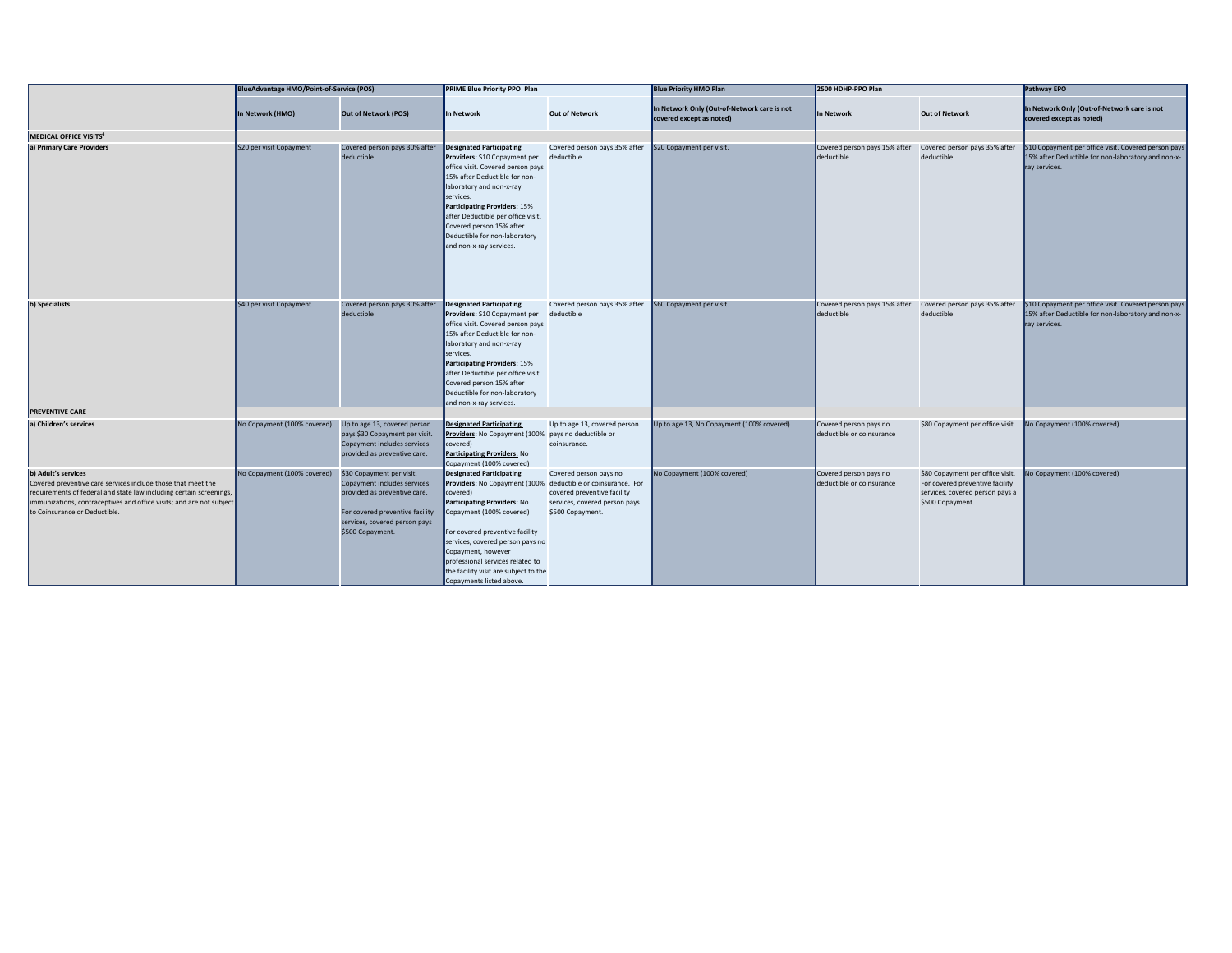|                                                        | <b>BlueAdvantage HMO/Point-of-Service (POS)</b>                                                                                                                                                                                            |                                             | <b>PRIME Blue Priority PPO Plan</b>                                                                                                                                                                                                                                                                                                                                                                                                 |                                             | <b>Blue Priority HMO Plan</b>                                                                                                                                                                                                                                                                                                                                                                                                                                                                          | 2500 HDHP-PPO Plan                                                        |                                             | Pathway EPO                                                                                                                                                                                                                                                                |
|--------------------------------------------------------|--------------------------------------------------------------------------------------------------------------------------------------------------------------------------------------------------------------------------------------------|---------------------------------------------|-------------------------------------------------------------------------------------------------------------------------------------------------------------------------------------------------------------------------------------------------------------------------------------------------------------------------------------------------------------------------------------------------------------------------------------|---------------------------------------------|--------------------------------------------------------------------------------------------------------------------------------------------------------------------------------------------------------------------------------------------------------------------------------------------------------------------------------------------------------------------------------------------------------------------------------------------------------------------------------------------------------|---------------------------------------------------------------------------|---------------------------------------------|----------------------------------------------------------------------------------------------------------------------------------------------------------------------------------------------------------------------------------------------------------------------------|
|                                                        | In Network (HMO)                                                                                                                                                                                                                           | <b>Out of Network (POS)</b>                 | In Network                                                                                                                                                                                                                                                                                                                                                                                                                          | <b>Out of Network</b>                       | In Network Only (Out-of-Network care is not<br>covered except as noted)                                                                                                                                                                                                                                                                                                                                                                                                                                | In Network                                                                | <b>Out of Network</b>                       | In Network Only (Out-of-Network care is not<br>covered except as noted)                                                                                                                                                                                                    |
| <b>MATERNITY</b>                                       |                                                                                                                                                                                                                                            |                                             |                                                                                                                                                                                                                                                                                                                                                                                                                                     |                                             |                                                                                                                                                                                                                                                                                                                                                                                                                                                                                                        |                                                                           |                                             |                                                                                                                                                                                                                                                                            |
| a) Prenatal care                                       | One time \$20 Copayment for<br>first prenatal care visit office visit deductible<br>and delivery from the physician.                                                                                                                       | Covered person pays 30% after               | Designated Participating<br>Providers: \$150 Copayment for<br>prenatal care office visit/delivery<br>from the Doctor. Covered person<br>pays 15% after Deductible for<br>non-laboratory and non-x-ray<br>services.<br>Participating Providers: 15%<br>after Deductible for prenatal care<br>office visit/delivery from the<br>Doctor. Covered person pays<br>15% after Deductible for non-<br>laboratory and non-x-ray<br>services. | Covered person pays 35% after<br>deductible | \$200 global Copayment for prenatal care office<br>visit/delivery from the Doctor.                                                                                                                                                                                                                                                                                                                                                                                                                     | Covered person pays 15% after<br>deductible                               | Covered person pays 35% after<br>deductible | \$150 global Copayment for prenatal care office<br>visit/delivery from the Doctor. Covered person pays<br>15% after Deductible for non-laboratory and non-x-<br>ray services.                                                                                              |
| b) Delivery & inpatient well baby care <sup>5</sup>    | \$600 per admission Copayment Covered person pays 30% after<br>for facility services.                                                                                                                                                      | deductible                                  | Covered person pays 15% after Covered person pays 35% after<br>deductible                                                                                                                                                                                                                                                                                                                                                           | deductible                                  | \$250 Copayment per admission then covered person Covered person pays 15% after Covered person pays 35% after<br>pays 20% after Deductible                                                                                                                                                                                                                                                                                                                                                             | deductible                                                                | deductible                                  | Covered person pays 15% after deductible                                                                                                                                                                                                                                   |
| <b>INPATIENT HOSPITAL</b>                              | \$600 per admission Copayment Covered person pays 30% after                                                                                                                                                                                | deductible                                  | Covered person pays 15% after<br>eductible                                                                                                                                                                                                                                                                                                                                                                                          | Covered person pays 35% after<br>deductible | \$250 Copayment per admission then covered person Covered person pays 15% after<br>pays 20% after Deductible                                                                                                                                                                                                                                                                                                                                                                                           | eductible                                                                 | Covered person pays 35% after<br>deductible | Covered person pays 15% after deductible                                                                                                                                                                                                                                   |
| <b>OUTPATIENT AMBULATORY SURGERY</b>                   | \$60 Copayment per date of<br>service at an ambulatory surgery deductible<br>center.<br>\$125 Copayment per date of<br>service at a Hospital or Hospital<br>based facility.                                                                | Covered person pays 30% after               | Covered person pays 10% after Covered person pays 35% after<br>deductible per date of service at deductible<br>an ambulatory surgery center.<br>Covered person pays 15% after<br>deductible at a Hospital or<br>Hospital based facility.                                                                                                                                                                                            |                                             | \$250 Copayment per admission at an ambulatory<br>surgery center.<br>\$250 Copayment per admission then covered person<br>pays 20% after Deductible at a Hospital                                                                                                                                                                                                                                                                                                                                      | Covered person pays 15% after<br>deductible                               | Covered person pays 35% after<br>deductible | Covered person pays 10% after deductible per date<br>of service at an ambulatory surgery center.<br>Covered person pays 15% after deductible at a<br>Hospital or Hospital based facility.                                                                                  |
| <b>DIAGNOSTICS</b>                                     |                                                                                                                                                                                                                                            |                                             |                                                                                                                                                                                                                                                                                                                                                                                                                                     |                                             |                                                                                                                                                                                                                                                                                                                                                                                                                                                                                                        |                                                                           |                                             |                                                                                                                                                                                                                                                                            |
| a) Laboratory & x-ray                                  | Covered person pays no<br>Copayment (100% covered)                                                                                                                                                                                         | Covered person pays 30% after<br>deductible | Covered person pays 10% after Covered person pays 35% after<br>deductible per procedure except deductible<br>those services received from<br>either a Hospital or Hospital-<br>based Provider.<br>Covered person pays 15% after<br>deductible for services received<br>from either a Hospital or Hospital<br>based Provider.                                                                                                        |                                             | No Copayment (100% covered) for laboratory<br>services except those services received from either a deductible<br>Hospital or Hospital-based Provider.<br>Covered member pays a \$60 Copayment per visit for<br>x-ray services except those services received from<br>either a Hospital or Hospital-based Provider.<br>\$250 Copayment per visit then covered person pays<br>20% after Deductible for laboratory and x-ray<br>services received from either a Hospital or Hospital-<br>based Provider. | Covered person pays 15% after                                             | Covered person pays 35% after<br>deductible | Covered person pays 10% after deductible per<br>procedure except those services received from<br>either a Hospital or Hospital-based Provider.<br>Covered person pays 15% after deductible for<br>services received from either a Hospital or Hospital-<br>based Provider. |
| b) MRI, nuclear medicine, and other high-tech services | \$60 Copayment per procedure<br>except those services received<br>from either a Hospital or Hospital<br>based Provider.<br>\$120 Copayment per procedure<br>for services received from either<br>a Hospital or Hospital-based<br>Provider. | Covered person pays 30% after<br>deductible | Covered person pays 10% after Covered person pays 35% after<br>deductible per procedure except deductible<br>those services received from<br>either a Hospital or Hospital-<br>based Provider.<br>Covered person pays 15% after<br>deductible for services received<br>from either a Hospital or Hospital<br>based Provider.                                                                                                        |                                             | \$250 Copayment per procedure for<br>MRI/MRA/CT/PET scans except those services<br>received from either a Hospital or Hospital-based<br>Provider.<br>\$250 Copayment per procedure then covered<br>person pays 20% after Deductible for<br>MRI/MRA/CT/PET scans received from either a<br>Hospital or Hospital-based Provider.                                                                                                                                                                         | Covered person pays 15% after Covered person pays 35% after<br>deductible | deductible                                  | Covered person pays 10% after deductible per<br>procedure except those services received from<br>either a Hospital or Hospital-based Provider.<br>Covered person pays 15% after deductible for<br>services received from either a Hospital or Hospital-<br>based Provider. |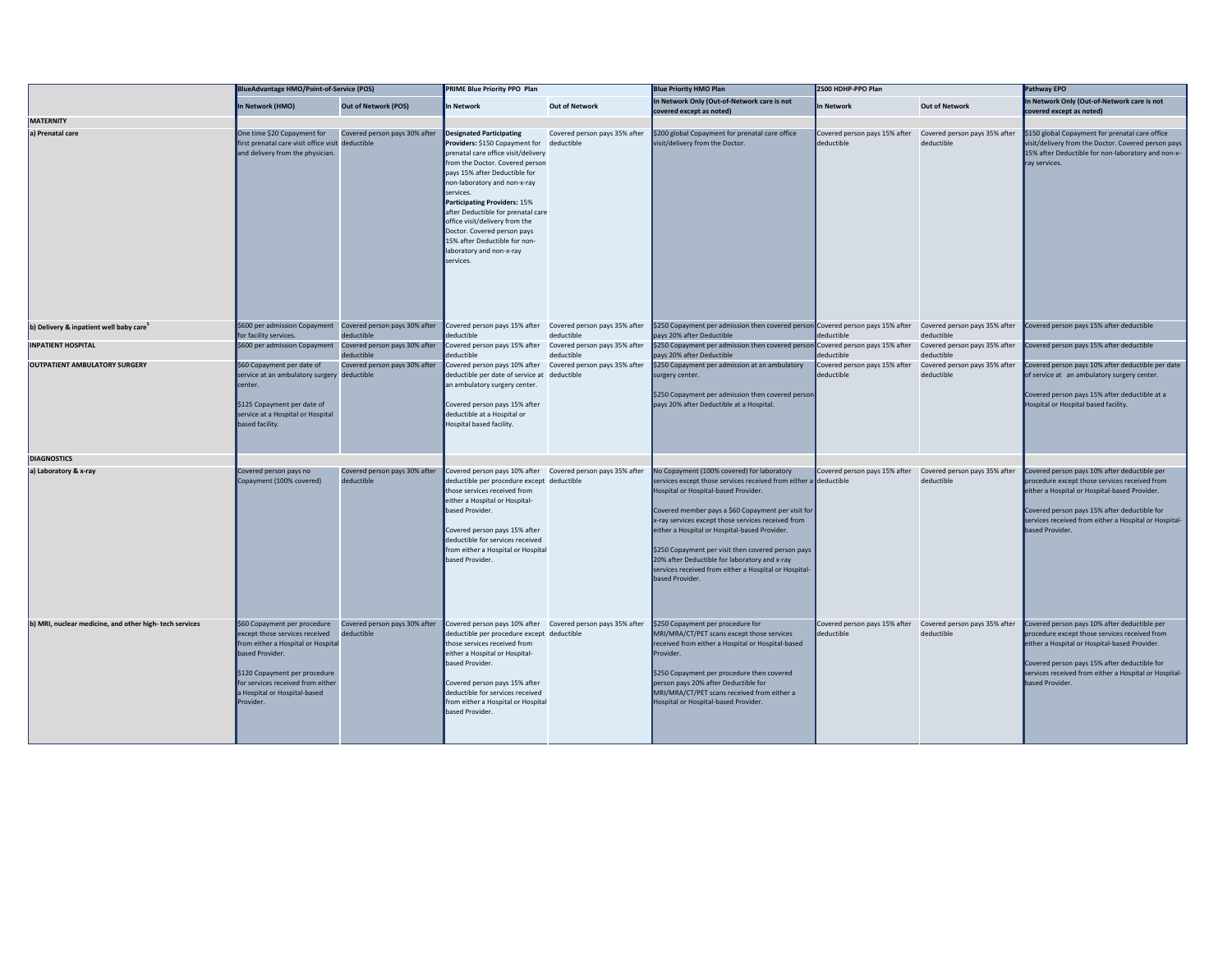|                                                                                                                                                                                                                                                                                       | <b>BlueAdvantage HMO/Point-of-Service (POS)</b>                                                                                                                                   |                                                                                                                                    | PRIME Blue Priority PPO Plan                                              |                                                  | <b>Blue Priority HMO Plan</b>                                                                                                                                                                                                                                          | 2500 HDHP-PPO Plan                                                                                                     |                                                                                                           | Pathway EPO                                                                                        |
|---------------------------------------------------------------------------------------------------------------------------------------------------------------------------------------------------------------------------------------------------------------------------------------|-----------------------------------------------------------------------------------------------------------------------------------------------------------------------------------|------------------------------------------------------------------------------------------------------------------------------------|---------------------------------------------------------------------------|--------------------------------------------------|------------------------------------------------------------------------------------------------------------------------------------------------------------------------------------------------------------------------------------------------------------------------|------------------------------------------------------------------------------------------------------------------------|-----------------------------------------------------------------------------------------------------------|----------------------------------------------------------------------------------------------------|
|                                                                                                                                                                                                                                                                                       | In Network (HMO)                                                                                                                                                                  | <b>Out of Network (POS)</b>                                                                                                        | In Network                                                                | <b>Out of Network</b>                            | In Network Only (Out-of-Network care is not<br>covered except as noted)                                                                                                                                                                                                | In Network                                                                                                             | <b>Out of Network</b>                                                                                     | In Network Only (Out-of-Network care is not<br>covered except as noted)                            |
| <b>EMERGENCY CARE</b>                                                                                                                                                                                                                                                                 | room visit. (waived if admitted)                                                                                                                                                  | network                                                                                                                            | deductible. (waived if admitted) network                                  |                                                  | \$150 Copayment per emergency Out-of-network care is paid as in Covered person pays 15% after Out-of-network care is paid as in- \$250 Copayment per Emergency room visit. (waived Covered person pays 15% after<br>if admitted) Care is covered In or Out-of-Network. | deductible                                                                                                             | Covered person pays 15% after<br>deductible                                                               | Covered person pays 15% after deductible. (waived<br>f admitted)                                   |
| <b>EMERGENCY MEDICAL TRANSPORTATION</b>                                                                                                                                                                                                                                               | \$100 per trip Copayment<br>(waived if admitted)                                                                                                                                  | Out-of-network care is paid as in Covered person pays 15% after<br>network                                                         | deductible                                                                | network                                          | Out-of-network care is paid as in-Covered person pays 20% after Deductible. Care is<br>covered In or Out-of-Network.                                                                                                                                                   | Covered person pays 15% after<br>deductible                                                                            | network. Non-emergency<br>ambulance services are limited<br>to a maximum benefit of \$50,000<br>per trip. | Out-of-network care is paid as in-Covered person pays 15% after deductible                         |
| <b>URGENT, NON-ROUTINE, AFTER HOURS CARE</b>                                                                                                                                                                                                                                          | \$50 per urgent care visit<br>Copayment. Urgent care may be<br>received from your PCP or from<br>an urgent care center.                                                           | \$50 per urgent care visit<br>Copayment. Urgent care may be deductible<br>received from your PCP or from<br>an urgent care center. | Covered person pays 15% after                                             | Covered person pays 35% after<br>deductible      | \$60 Copayment per visit. Urgent care may be<br>received from your PCP or from an Urgent Care<br>center. Care is covered In or Out-of-Network.                                                                                                                         | Covered person pays 15% after<br>deductible                                                                            | Covered person pays 35% after<br>deductible                                                               | Covered person pays 15% after deductible                                                           |
| MENTAL HEALTH CARE, ALCOHOL & SUBSTANCE ABUSE CARE<br>Mental health care includes without limitation, biologically based<br>mental illness, care that has a psychiatric diagnosis or that require<br>specific psychotherapeutic treatment, regardless of the<br>underlying condition. |                                                                                                                                                                                   |                                                                                                                                    |                                                                           |                                                  |                                                                                                                                                                                                                                                                        |                                                                                                                        |                                                                                                           |                                                                                                    |
| a) Inpatient care                                                                                                                                                                                                                                                                     | \$600 per admission Copayment                                                                                                                                                     | Covered person pays 30% after<br>deductible                                                                                        | Covered person pays 15% after<br>deductible                               | Covered person pays 35% after<br>deductible      | \$250 Copayment per admission then covered person Covered person pays 15% after<br>pays 20% after deductible                                                                                                                                                           | deductible                                                                                                             | Covered person pays 35% after<br>deductible                                                               | Covered person pays 15% after deductible                                                           |
| b) Outpatient care                                                                                                                                                                                                                                                                    | For outpatient facility services<br>covered person pays no<br>Copayment (100% covered); for<br>outpatient office visits and<br>professional services \$20<br>Copayment per visit. | Covered person pays 30% after<br>deductible                                                                                        | Covered person pays 15% after<br>deductible                               | Covered person pays 35% after<br>deductible      | For outpatient facility services, covered person pays<br>20% after Deductible. For outpatient office visits<br>and professional services, covered person pays \$20<br>Copayment per visit.                                                                             | Covered person pays 15% after<br>deductible                                                                            | Covered person pays 35% after<br>deductible                                                               | Covered person pays 15% after deductible                                                           |
| PHYSICAL, OCCUPATIONAL, AND SPEECH THERAPY<br>From birth until the sixth birthday benefits are provided as<br>required by applicable law.                                                                                                                                             |                                                                                                                                                                                   |                                                                                                                                    |                                                                           |                                                  |                                                                                                                                                                                                                                                                        |                                                                                                                        |                                                                                                           |                                                                                                    |
| a) Inpatient                                                                                                                                                                                                                                                                          | \$600 Copayment per admission.                                                                                                                                                    | Covered person pays 30% after<br>deductible.                                                                                       | Included with the Inpatient<br>Hospital benefit.                          | Included with the Inpatient<br>Hospital benefit. | \$250 Copayment per admission then covered person Included with Inpatient Hospital benefit (Covered person pays 15%  Included with the Inpatient Hospital benefit.<br>pays 20% after Deductible.                                                                       | after deductible)                                                                                                      |                                                                                                           |                                                                                                    |
|                                                                                                                                                                                                                                                                                       | of network combined.                                                                                                                                                              |                                                                                                                                    | of network combined.                                                      |                                                  | Limited to 30 non-acute inpatient days per calendar year in and out Limited to 30 non-acute inpatient days per calendar year in and out Limited to 30 inpatient rehab days per calendar year in and out pumited to 30 inpatien                                         | of network combined.                                                                                                   |                                                                                                           |                                                                                                    |
| b) Outpatient                                                                                                                                                                                                                                                                         | \$40 Copayment per visit.                                                                                                                                                         | Covered person pays 30% after<br>deductible.                                                                                       | Covered person pays 15% after Covered person pays 35% after<br>deductible | deductible                                       | \$20 Copayment per visit.                                                                                                                                                                                                                                              | Covered person pays 15% after<br>deductible                                                                            | Covered person pays 35% after<br>deductible                                                               | Covered person pays 15% after deductible                                                           |
|                                                                                                                                                                                                                                                                                       | Limited to 30 visits per calendar year each for physical,                                                                                                                         | occupational and speech therapy in and out-of-network combined.                                                                    | and occupational therapies in and out-of-network combined.                |                                                  | Limited to 60 visits per calendar year combined for physical, speech Up to 20 visits each for physical, occupational or<br>speech therapy per calendar year.                                                                                                           | Up to 20 visits each for physical, occupational or speech therapy<br>per calendar year in and out-of-network combined. |                                                                                                           | Limited to 60 visits per calendar year combined for<br>physical, speech and occupational therapies |
| DURABLE MEDICAL EQUIPMENT & OXYGEN                                                                                                                                                                                                                                                    | No Copayment (100% covered)                                                                                                                                                       | Covered person pays 30% after<br>deductible.                                                                                       | Covered person pays 15% after Covered person pays 35% after<br>deductible | deductible                                       | Covered person pays 50% after Deductible.                                                                                                                                                                                                                              | Covered person pays 15% after Not covered<br>deductible.                                                               |                                                                                                           | Covered person pays 15% after deductible.                                                          |
| WIGS (FOR ALOPECIA RESULTING FROM CHEMOTHERAPY AND<br><b>RADIATION</b> )                                                                                                                                                                                                              |                                                                                                                                                                                   | 1 Per Calendar Year                                                                                                                |                                                                           | 1 Per Calendar Year                              | 1 Per Calendar Year                                                                                                                                                                                                                                                    | 1 Per Calendar Year with a<br>Maximum of \$500                                                                         |                                                                                                           | 1 Per Calendar Year with a Maximum of \$500                                                        |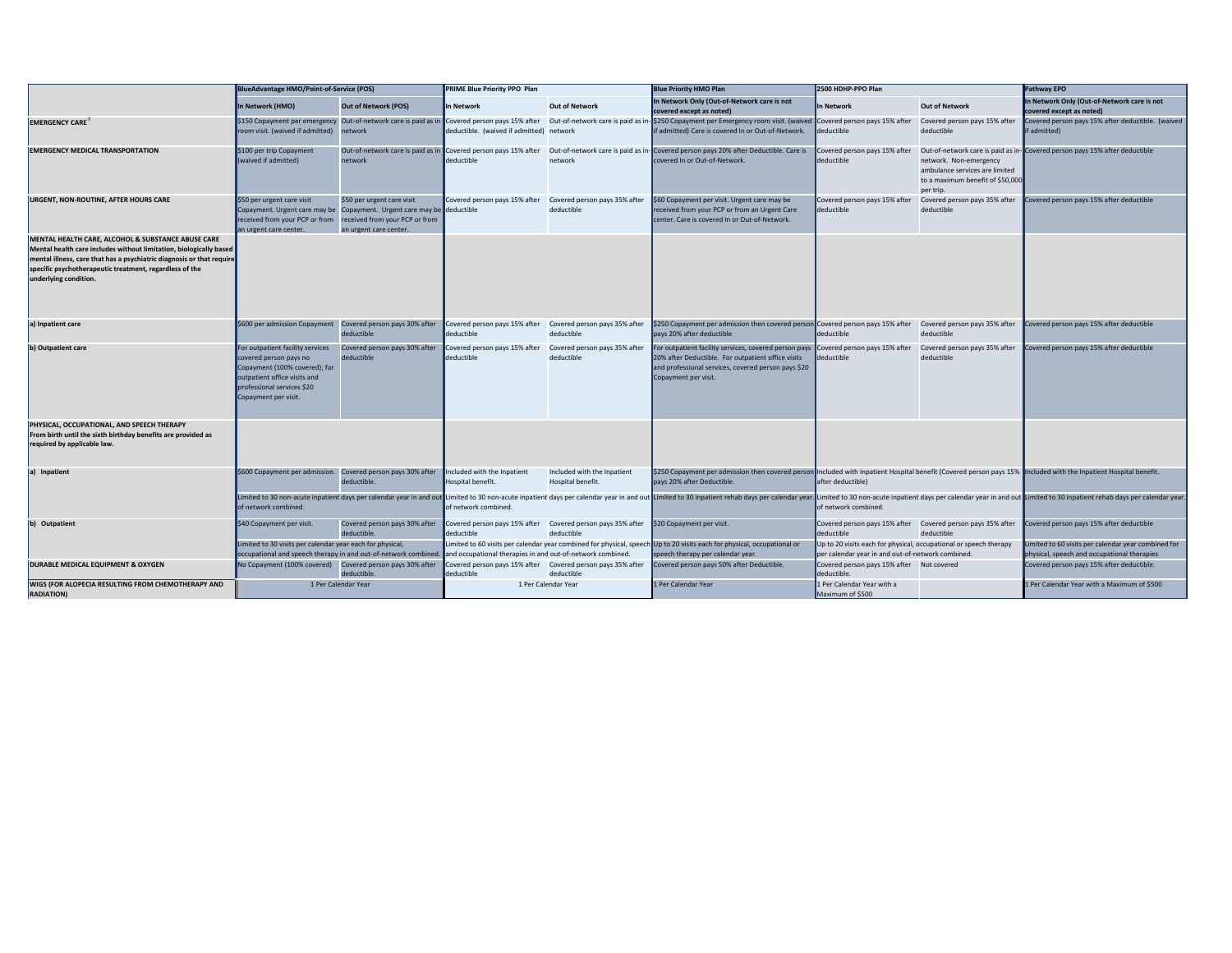|                                                                                                                                                                                                                                                          | BlueAdvantage HMO/Point-of-Service (POS)                                                                                                                                              |                                                                                                                                                                                                                            | PRIME Blue Priority PPO Plan                                                                                                                                                                                                                                                                                                                                                                                                                                                                                                                    |                                                                                              | <b>Blue Priority HMO Plan</b>                                                                                                                                                                                                                                         | 2500 HDHP-PPO Plan                                                                           |                                                                                              | Pathway EPO                                                                                                                                                                                                                                                                   |
|----------------------------------------------------------------------------------------------------------------------------------------------------------------------------------------------------------------------------------------------------------|---------------------------------------------------------------------------------------------------------------------------------------------------------------------------------------|----------------------------------------------------------------------------------------------------------------------------------------------------------------------------------------------------------------------------|-------------------------------------------------------------------------------------------------------------------------------------------------------------------------------------------------------------------------------------------------------------------------------------------------------------------------------------------------------------------------------------------------------------------------------------------------------------------------------------------------------------------------------------------------|----------------------------------------------------------------------------------------------|-----------------------------------------------------------------------------------------------------------------------------------------------------------------------------------------------------------------------------------------------------------------------|----------------------------------------------------------------------------------------------|----------------------------------------------------------------------------------------------|-------------------------------------------------------------------------------------------------------------------------------------------------------------------------------------------------------------------------------------------------------------------------------|
|                                                                                                                                                                                                                                                          | In Network (HMO)                                                                                                                                                                      | <b>Out of Network (POS)</b>                                                                                                                                                                                                | In Network                                                                                                                                                                                                                                                                                                                                                                                                                                                                                                                                      | <b>Out of Network</b>                                                                        | In Network Only (Out-of-Network care is not<br>covered except as noted)                                                                                                                                                                                               | In Network                                                                                   | <b>Out of Network</b>                                                                        | In Network Only (Out-of-Network care is not<br>covered except as noted)                                                                                                                                                                                                       |
| <b>ORGAN TRANSPLANT</b><br>Transportation and lodging services are limited to a maximum<br>benefit of \$10,000 per Transplant Benefit Period; unrelated donor<br>searches are limited to a maximum benefit of \$30,000 per<br>Transplant Benefit Period. | \$600 per admission Copayment<br>for inpatient services.<br>PCP \$20 per office visit<br><b>Specialist</b><br>Copayment<br>\$40 per office visit Copayment<br>See Policy for details. | Covered by HMO Colorado when Inpatient Care - Covered person<br>preauthorized and delivered at a 15% after Deductible.<br>Center of Excellence. Covered<br>person pays 30% after<br>deductible.<br>See Policy for details. | Outpatient Care-<br><b>Designated Participating</b><br>Providers: \$10 Copayment for<br>Primary Care Provider or \$10<br>Copayment for Specialist per<br>office per visit. Covered person<br>pays 15% after Deductible for<br>non-laboratory and non-x-ray<br>services.<br>Participating Providers: Covered<br>person pays 15% after<br>Deductible for Primary Care<br>Provider or for Specialist per<br>office visit. Covered person pays<br>15% after Deductible for non-<br>laboratory and non-x-ray<br>services.<br>See Policy for details. | Inpatient Care or Outpatient<br>Care - Covered person 35% after                              | Inpatient care - \$250 Copayment per admission then Covered person pays 15% after<br>covered person pays 20% after Deductible.<br>Deductible. See Policy for details. Outpatient care - \$20 Copayment per visit for PCP,<br>\$60 Copayment per visit for Specialist. | deductible.                                                                                  | Not covered                                                                                  | Inpatient Care - Covered person 15% after<br>Deductible.<br>Outpatient Care -<br>\$10 Copayment for Primary Care Provider or \$10<br>Copayment for Specialist per office per visit. Covered<br>person pays 15% after Deductible for non-laboratory<br>and non-x-ray services. |
| <b>HOME HEALTH CARE</b>                                                                                                                                                                                                                                  | No Copayment (100% covered)                                                                                                                                                           | Covered person pays 30% after<br>deductible                                                                                                                                                                                | No coinsurance (100% covered). Covered person pays 35% after                                                                                                                                                                                                                                                                                                                                                                                                                                                                                    | deductible.<br>Up to 60 visits per calendar year in and out of network combined.             | Covered person pays 20% after Deductible.<br>Up to 100 visits per calendar year.                                                                                                                                                                                      | Covered person pays 15% after<br>deductible.<br>Up to 100 visits per calendar                | Not covered                                                                                  | No coinsurance (100% covered).<br>Up to 60 visits per calendar year                                                                                                                                                                                                           |
|                                                                                                                                                                                                                                                          |                                                                                                                                                                                       |                                                                                                                                                                                                                            |                                                                                                                                                                                                                                                                                                                                                                                                                                                                                                                                                 |                                                                                              |                                                                                                                                                                                                                                                                       | lvear.                                                                                       |                                                                                              |                                                                                                                                                                                                                                                                               |
| <b>HOSPICE CARE</b>                                                                                                                                                                                                                                      | No Copayment (100% covered) Covered person pays 30% after                                                                                                                             | deductible                                                                                                                                                                                                                 | No coinsurance (100% covered). Covered person pays 35% after                                                                                                                                                                                                                                                                                                                                                                                                                                                                                    | deductible                                                                                   | No Copayment (100% covered)                                                                                                                                                                                                                                           | Covered person pays 15% after<br>deductible                                                  | Covered person pays 35% after<br>deductible                                                  | No Copayment (100% covered)                                                                                                                                                                                                                                                   |
| <b>SKILLED NURSING FACILITY CARE</b>                                                                                                                                                                                                                     | No Copayment (100% covered).                                                                                                                                                          | Covered person pays 30% after<br>deductible                                                                                                                                                                                | Covered person pays 15% after<br>deductible                                                                                                                                                                                                                                                                                                                                                                                                                                                                                                     | Covered person pays 35% after<br>deductible                                                  | Covered person pays 20% after Deductible.                                                                                                                                                                                                                             | Covered person pays 15% after<br>deductible                                                  | Covered person pays 35% after<br>deductible                                                  | Covered person pays 15% after deductible                                                                                                                                                                                                                                      |
|                                                                                                                                                                                                                                                          | Limited to 60 days per calendar year combined in and out of<br>network.                                                                                                               |                                                                                                                                                                                                                            | Limited to 60 days per calendar year combined in and out of<br>network.                                                                                                                                                                                                                                                                                                                                                                                                                                                                         |                                                                                              | Up to 100 days per calendar year.                                                                                                                                                                                                                                     |                                                                                              |                                                                                              | Up to 100 days per calendar year In and Out-of-Network combined. Limited to 60 days per calendar year.                                                                                                                                                                        |
| <b>DENTAL CARE</b>                                                                                                                                                                                                                                       | Dental benefits can be found on<br>the separate Anthem Dental<br>summary and Benefit Booklet                                                                                          | Dental benefits can be found on<br>the separate Anthem Dental<br>summary and Benefit Booklet                                                                                                                               | Dental benefits can be found on<br>the separate Anthem Dental<br>summary and Benefit Booklet                                                                                                                                                                                                                                                                                                                                                                                                                                                    | Dental benefits can be found on<br>the separate Anthem Dental<br>summary and Benefit Booklet | Dental benefits can be found on the separate<br>Anthem Dental summary and Benefit Booklet                                                                                                                                                                             | Dental benefits can be found on<br>the separate Anthem Dental<br>summary and Benefit Booklet | Dental benefits can be found on<br>the separate Anthem Dental<br>summary and Benefit Booklet | Dental benefits can be found on the separate<br>Anthem Dental summary and Benefit Booklet                                                                                                                                                                                     |
| <b>VISION CARE</b>                                                                                                                                                                                                                                       | Vision benefits can be found on<br>the separate Anthem Vision<br>summary and Benefit Booklet.                                                                                         | Vision benefits can be found on<br>the separate Anthem Vision<br>summary and Benefit Booklet                                                                                                                               | Vision benefits can be found on<br>the separate Anthem Vision<br>summary and Benefit Booklet                                                                                                                                                                                                                                                                                                                                                                                                                                                    | Vision benefits can be found on<br>the separate Anthem Vision<br>summary and Benefit Booklet | Vision benefits can be found on the separate<br>Anthem Vision summary and Benefit Booklet.                                                                                                                                                                            | Vision benefits can be found on<br>the separate Anthem Vision<br>summary and Benefit Booklet | Vision benefits can be found on<br>the separate Anthem Vision<br>summary and Benefit Booklet | Vision benefits can be found on the separate<br>Anthem Vision summary and Benefit Booklet.                                                                                                                                                                                    |
| <b>CHIROPRACTIC THERAPY</b>                                                                                                                                                                                                                              | \$20 per visit Copayment.                                                                                                                                                             | Same as in-network                                                                                                                                                                                                         | Covered person pays 15% after<br>deductible                                                                                                                                                                                                                                                                                                                                                                                                                                                                                                     | Covered person pays 35% after<br>deductible                                                  | \$25 Copayment per visit.                                                                                                                                                                                                                                             | Covered person pays 15% after<br>deductible                                                  | Not covered                                                                                  | Covered person pays 15% after deductible                                                                                                                                                                                                                                      |
|                                                                                                                                                                                                                                                          | Limited to 20 visits per calendar year combined with out-of-<br>network                                                                                                               |                                                                                                                                                                                                                            | Limited to 20 visits per calendar year combined with out-of-<br>network                                                                                                                                                                                                                                                                                                                                                                                                                                                                         |                                                                                              | 20 visits per calendar year                                                                                                                                                                                                                                           | 20 visits per calendar year                                                                  |                                                                                              | imited to 20 visits per calendar year.                                                                                                                                                                                                                                        |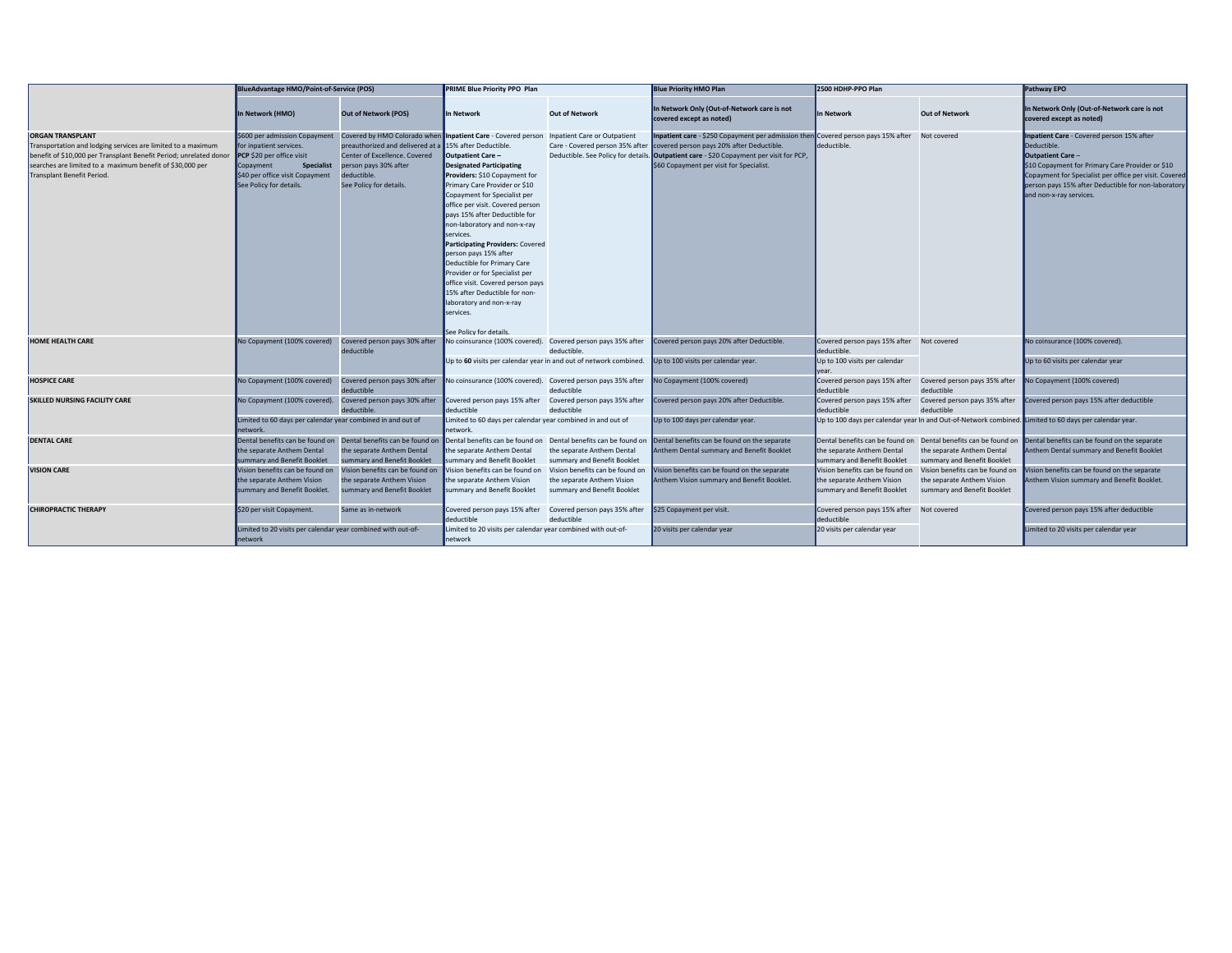|                                                                                                                                                                                                                                                                      | <b>BlueAdvantage HMO/Point-of-Service (POS)</b>                                       |                                               | <b>PRIME Blue Priority PPO Plan</b>                                                                                         |                                             | <b>Blue Priority HMO Plan</b>                                                                                       | 2500 HDHP-PPO Plan                               |                                                                | Pathway EPO                                                                            |
|----------------------------------------------------------------------------------------------------------------------------------------------------------------------------------------------------------------------------------------------------------------------|---------------------------------------------------------------------------------------|-----------------------------------------------|-----------------------------------------------------------------------------------------------------------------------------|---------------------------------------------|---------------------------------------------------------------------------------------------------------------------|--------------------------------------------------|----------------------------------------------------------------|----------------------------------------------------------------------------------------|
|                                                                                                                                                                                                                                                                      | In Network (HMO)                                                                      | <b>Out of Network (POS)</b>                   | In Network                                                                                                                  | <b>Out of Network</b>                       | In Network Only (Out-of-Network care is not<br>covered except as noted)                                             | In Network                                       | <b>Out of Network</b>                                          | In Network Only (Out-of-Network care is not<br>covered except as noted)                |
| Massage Therapy/ Acupuncture Care                                                                                                                                                                                                                                    | \$20 Copayment per visit.                                                             | Same as in-network                            | Covered person pays 15% after<br>deductible                                                                                 | Not covered                                 | \$25 Copayment per visit                                                                                            | Covered person pays 15% after<br>deductible      | Not covered                                                    | Covered person pays 15% after deductible                                               |
|                                                                                                                                                                                                                                                                      | Limited to 20 visits per calendar year combined with out-of-<br>network               |                                               | Limited to 20 visits per calendar year combined.                                                                            |                                             | Limited to 20 visits per calendar year                                                                              | Limited to 20 visits per calendar                |                                                                | Limited to 20 visits per calendar year combined.                                       |
| <b>HEARING AIDS</b><br>1.) Benefits are covered for children up to age 18 and are supplied<br>every 5 years, except as required by law.<br>2.) Benefits are covered for adults (18+) and are supplied every 3<br>vears, with a maximum benefit allowance of \$4,000. | No Copayment (100% covered).                                                          | Covered person pays 30% after<br>deductible.  | Covered person pays 15% after<br>deductible                                                                                 | Covered person pays 35% after<br>deductible | Covered pays 50% coinsurance after deductible                                                                       | Covered person pays 15% after<br>deductible      | For Children only: Covered<br>person pays 35% after deductible | Covered person pays 15% after deductible                                               |
| <b>SECOND OPINIONS</b>                                                                                                                                                                                                                                               | When a member desires another professional opinion, they may obtain a second opinion. |                                               |                                                                                                                             |                                             |                                                                                                                     |                                                  |                                                                |                                                                                        |
| TREATMENT OF AUTISM SPECTRUM DISORDERS                                                                                                                                                                                                                               | Benefit level determined by type of service provided.                                 |                                               |                                                                                                                             |                                             |                                                                                                                     |                                                  |                                                                |                                                                                        |
| SIGNIFICANT ADDITIONAL COVERED SERVICES                                                                                                                                                                                                                              | Retail Health Clinic: \$20                                                            | Point of Service Rider                        | Retail Health Clinic -Covered person pays 15% after deductible                                                              |                                             | Retail Health Clinic: \$20 Copayment per visit.                                                                     | Retail Health Clinic: Covered                    |                                                                | Retail Health Clinic: Not covered Retail Health Clinic - Covered person pays 15% after |
|                                                                                                                                                                                                                                                                      | Copayment per visit. BlueCares For services covered under this                        |                                               | Nutritional Counseling (other than for eating disorders and                                                                 |                                             | Nutritional (other than for eating disorders and                                                                    | person pays 15% after                            | Nutritional Counseling (other                                  | deductible                                                                             |
|                                                                                                                                                                                                                                                                      | for You Program                                                                       | rider, a member is not required               |                                                                                                                             |                                             | Diabetes Management) - Covered person pays 15% after deductible Diabetes Management) - \$25 Copayment per visit     | Deductible.                                      | than for eating disorders and                                  | Nutritional Counseling (other than for eating                                          |
|                                                                                                                                                                                                                                                                      |                                                                                       | to get a PCP referral. A member               | per visit for Specialist. Up to 4 visits per calendar year.                                                                 |                                             | for Specialist. Up to 4 visits per calendar year.                                                                   | Nutritional Counseling (other                    | Diabetes Management) - Not                                     | disorders and Diabetes Management) - Covered                                           |
|                                                                                                                                                                                                                                                                      |                                                                                       | may also choose to receive                    |                                                                                                                             |                                             | Nutritional Counseling for eating disorders - Covered under Mental Osteopathic manipulative therapy (OMT) - subject | than for eating disorders and                    | covered                                                        | person pays 15% after deductible per visit for                                         |
|                                                                                                                                                                                                                                                                      |                                                                                       | covered services from a provider Health Care. |                                                                                                                             |                                             | to office visit Copayment, up to a maximum of 6                                                                     | Diabetes Management) -                           |                                                                | Nutritional Counseling for eating Specialist. Up to 4 visits per calendar year.        |
|                                                                                                                                                                                                                                                                      |                                                                                       | who is not in the HMO Colorado                | Nutritional Counseling for Diabetes Management - Benefit level                                                              |                                             | outpatient visits per calendar year.                                                                                | Covered person pays 15% after                    | disorders - Covered under                                      | Nutritional Counseling for eating disorders - Covered                                  |
|                                                                                                                                                                                                                                                                      |                                                                                       | network.                                      | determined by place of service.                                                                                             |                                             | Nutritional Counseling for eating disorder – covered Deductible. Up to 4 visits per                                 |                                                  | Mental Health care.                                            | under Mental Health Care.                                                              |
|                                                                                                                                                                                                                                                                      |                                                                                       |                                               |                                                                                                                             |                                             | under Mental Health Care.                                                                                           | calendar year.                                   | Nutritional Counseling for                                     | Nutritional Counseling for Diabetes Management -                                       |
|                                                                                                                                                                                                                                                                      |                                                                                       |                                               | General Information - For outpatient Covered Service not                                                                    |                                             | Nutritional Counseling for Diabetes Management-                                                                     | Nutritional Counseling for eating                |                                                                | Diabetes Management - Benefit Benefit level determined by place of service.            |
|                                                                                                                                                                                                                                                                      |                                                                                       |                                               | elsewhere listed, Covered person pays Coinsurance after                                                                     |                                             | Benefit level determined by place of service.<br>General Information -                                              | disorders - Covered under<br>Mental Health care. | level determined by place of                                   | General Information - For outpatient Covered                                           |
|                                                                                                                                                                                                                                                                      |                                                                                       |                                               | Deductible. For example, this includes chemotherapy and<br>outpatient non-surgical facility services. However, some covered |                                             | For any outpatient Covered Service not elsewhere                                                                    | Nutritional Counseling for                       | service.                                                       | Service not elsewhere listed, Covered person pays                                      |
|                                                                                                                                                                                                                                                                      |                                                                                       |                                               | services may require a Copayment prior to and in addition to the                                                            |                                             | listed, covered person pays Coinsurance after                                                                       | Diabetes Management - Benefit                    |                                                                | Coinsurance after Deductible. For example, this                                        |
|                                                                                                                                                                                                                                                                      |                                                                                       |                                               | Coinsurance.                                                                                                                |                                             | Deductible. For example this includes chemotherapy level determined by place of                                     |                                                  |                                                                | includes chemotherapy and outpatient non-surgical                                      |
|                                                                                                                                                                                                                                                                      |                                                                                       |                                               |                                                                                                                             |                                             | and outpatient non-surgical facility services.                                                                      | service.                                         |                                                                | facility services. However, some covered services                                      |
|                                                                                                                                                                                                                                                                      |                                                                                       |                                               |                                                                                                                             |                                             | However, some outpatient Covered Services                                                                           |                                                  |                                                                | may require a Copayment prior to and in addition to                                    |
|                                                                                                                                                                                                                                                                      |                                                                                       |                                               |                                                                                                                             |                                             | received from a Hospital may require a \$250                                                                        |                                                  |                                                                | the Coinsurance.                                                                       |
|                                                                                                                                                                                                                                                                      |                                                                                       |                                               |                                                                                                                             |                                             | Copayment prior to and in addition to the                                                                           |                                                  |                                                                |                                                                                        |
|                                                                                                                                                                                                                                                                      |                                                                                       |                                               |                                                                                                                             |                                             | Deductible and Coinsurance.                                                                                         |                                                  |                                                                |                                                                                        |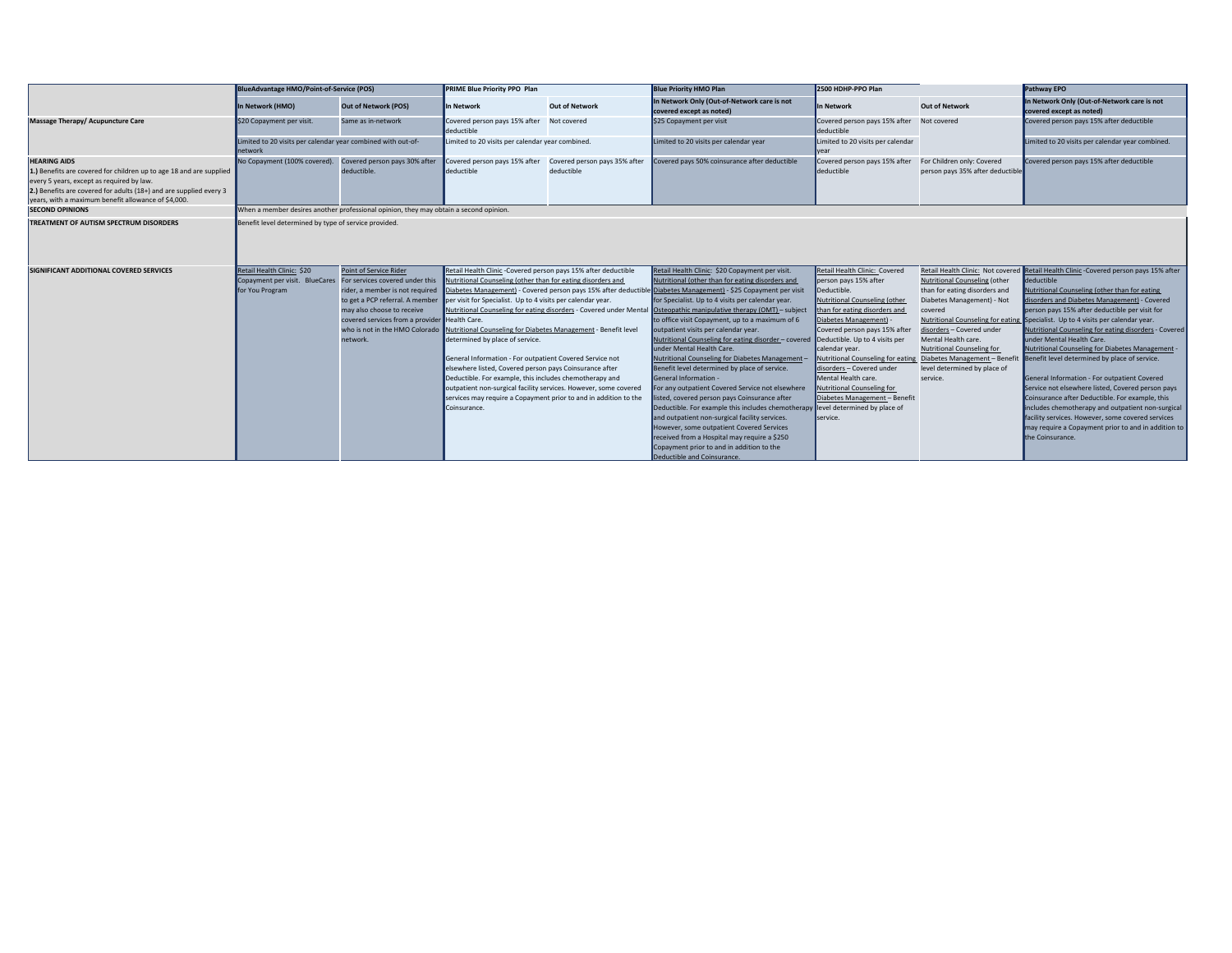|                                                                  | <b>BlueAdvantage HMO/Point-of-Service (POS)</b>                                                                                                                                                                                                                                                                                                                                                                                                                                                                                                                                       |                                                 | <b>PRIME Blue Priority PPO Plan</b>                                                                                                                                                                                                                                                                                                                                                                                                                                                                                     |                       | <b>Blue Priority HMO Plan</b>                                                                                                                                                                                                                                                                                                                                                                                                                                                                                                                                                                           | 2500 HDHP-PPO Plan                                                                                                                                                                                                                                                                   |                            | Pathway EPO                                                                                                                                                                                                                                                                                                                                                                                                                                                                                                              |
|------------------------------------------------------------------|---------------------------------------------------------------------------------------------------------------------------------------------------------------------------------------------------------------------------------------------------------------------------------------------------------------------------------------------------------------------------------------------------------------------------------------------------------------------------------------------------------------------------------------------------------------------------------------|-------------------------------------------------|-------------------------------------------------------------------------------------------------------------------------------------------------------------------------------------------------------------------------------------------------------------------------------------------------------------------------------------------------------------------------------------------------------------------------------------------------------------------------------------------------------------------------|-----------------------|---------------------------------------------------------------------------------------------------------------------------------------------------------------------------------------------------------------------------------------------------------------------------------------------------------------------------------------------------------------------------------------------------------------------------------------------------------------------------------------------------------------------------------------------------------------------------------------------------------|--------------------------------------------------------------------------------------------------------------------------------------------------------------------------------------------------------------------------------------------------------------------------------------|----------------------------|--------------------------------------------------------------------------------------------------------------------------------------------------------------------------------------------------------------------------------------------------------------------------------------------------------------------------------------------------------------------------------------------------------------------------------------------------------------------------------------------------------------------------|
|                                                                  | In Network (HMO)                                                                                                                                                                                                                                                                                                                                                                                                                                                                                                                                                                      | <b>Out of Network (POS)</b>                     | In Network                                                                                                                                                                                                                                                                                                                                                                                                                                                                                                              | <b>Out of Network</b> | In Network Only (Out-of-Network care is not<br>covered except as noted)                                                                                                                                                                                                                                                                                                                                                                                                                                                                                                                                 | <b>In Network</b>                                                                                                                                                                                                                                                                    | <b>Out of Network</b>      | In Network Only (Out-of-Network care is not<br>covered except as noted)                                                                                                                                                                                                                                                                                                                                                                                                                                                  |
| <b>PRESCRIPTION DRUGS</b>                                        |                                                                                                                                                                                                                                                                                                                                                                                                                                                                                                                                                                                       |                                                 |                                                                                                                                                                                                                                                                                                                                                                                                                                                                                                                         |                       |                                                                                                                                                                                                                                                                                                                                                                                                                                                                                                                                                                                                         |                                                                                                                                                                                                                                                                                      |                            |                                                                                                                                                                                                                                                                                                                                                                                                                                                                                                                          |
| Level of coverage and restrictions on prescriptions <sup>6</sup> |                                                                                                                                                                                                                                                                                                                                                                                                                                                                                                                                                                                       |                                                 |                                                                                                                                                                                                                                                                                                                                                                                                                                                                                                                         |                       |                                                                                                                                                                                                                                                                                                                                                                                                                                                                                                                                                                                                         |                                                                                                                                                                                                                                                                                      |                            |                                                                                                                                                                                                                                                                                                                                                                                                                                                                                                                          |
| a) Inpatient care                                                | Included with the inpatient<br>hospital benefit                                                                                                                                                                                                                                                                                                                                                                                                                                                                                                                                       | Included with the inpatient<br>hospital benefit | Included with the inpatient Hospital benefit                                                                                                                                                                                                                                                                                                                                                                                                                                                                            |                       | Included with the inpatient Hospital benefit                                                                                                                                                                                                                                                                                                                                                                                                                                                                                                                                                            | Included with the inpatient Hospital benefit                                                                                                                                                                                                                                         |                            | Included with the inpatient Hospital benefit                                                                                                                                                                                                                                                                                                                                                                                                                                                                             |
|                                                                  | Retail Pharmacy Drugs - Tier 1<br>\$10 Copayment, tier 2 \$40<br>Copayment, tier 3 \$60<br>Copayment, tier 4 30%<br>Copayment, per prescription at a<br>participating pharmacy up to a<br>30-day supply. For tier 4 retail<br>pharmacy drugs, the maximum<br>Copayment per prescription is<br>\$125 per 30-day supply.                                                                                                                                                                                                                                                                | Not covered                                     | Retail Pharmacy Drugs - Tier 1 Not covered<br>\$10 Copayment, tier 2 \$40<br>Copayment, tier 3 \$60<br>Copayment, tier 4 30%<br>Copayment, per prescription at a<br>participating pharmacy up to a<br>30-day supply. For tier 4 retail<br>pharmacy drugs, the maximum<br>Copayment per prescription is<br>\$125 per 30-day supply.                                                                                                                                                                                      |                       | Tier 2 and tier 3 outpatient Retail Pharmacy,<br>Specialty Pharmacy and/or Home Delivery<br>Prescription Drugs are first subject to a \$200<br>Individual / \$400 Family Deductible, once satisfied<br>then services are subject to the Copayment per<br>prescription.<br>Retail Pharmacy Drugs - Tier 1 \$15 Copayment, tier<br>2 \$40 Copayment, tier 3 \$60 Copayment, tier 4 30%<br>Copayment, per prescription at a participating<br>pharmacy up to a 30-day supply. For tier 4 Retail<br>Pharmacy drugs, the maximum Copayment per<br>prescription is \$250 per 30-day supply.                    | for up to a 30-day supply.                                                                                                                                                                                                                                                           | for up to a 30-day supply. | Retail Pharmacy Drugs - Covered Retail Pharmacy Drugs - Covered Retail Pharmacy Drugs - Tier 1 \$10 Copayment, tier 2<br>person pays 15% after deductible person pays 35% after deductible \$40 Copayment, tier 3 \$60 Copayment, tier 4 30%<br>Copayment, per prescription at a participating<br>pharmacy up to a 30-day supply. For tier 4 retail<br>pharmacy drugs, the maximum Copayment per<br>prescription is \$125 per 30-day supply                                                                              |
|                                                                  | Specialty Pharmacy Drugs - Tier Not covered<br>1 \$10 Copayment, tier 2 \$40<br>Copayment, tier 3 \$60<br>Copayment, tier 4 30%<br>Copayment, per prescription<br>from our Specialty Pharmacy up<br>to a 30-day supply. For tier 4<br>Specialty Pharmacy Drugs the<br>maximum Copayment per<br>prescription is \$125 per 30-day<br>supply from our Specialty<br>Pharmacy. Specialty Pharmacy<br>Drugs are not available at a retail<br>pharmacy or from a home<br>delivery pharmacy. Specialty<br>pharmacy drugs are only<br>available through The Pharmacy<br>Benefit Manager (PBM). |                                                 | Specialty Pharmacy Drugs - Tier Not covered<br>1 \$10 Copayment, tier 2 \$40<br>Copayment, tier 3 \$60<br>Copayment, tier 4 30%<br>Copayment, per prescription up<br>to a 30-day supply. For tier 4<br>Specialty Pharmacy Drugs the<br>maximum Copayment per<br>prescription is \$125 per 30-day<br>supply. Specialty Pharmacy Drugs<br>are not available at a retail<br>pharmacy or from a home<br>delivery pharmacy. Specialty<br>pharmacy drugs are only<br>available through The Pharmacy<br>Benefit Manager (PBM). |                       | Specialty Pharmacy Drugs - Tier 1 \$15 Copayment,<br>tier 2 \$40 Copayment, tier 3 \$60 Copayment, tier 4<br>30% Copayment, per prescription from Our Specialty deductible per 30-day supply<br>Pharmacy up to a 30-day supply. For tier 4 Specialty from Anthem Specialty<br>Pharmacy Drugs the maximum Copayment per<br>prescription is \$250 per 30-day supply from Our<br>Specialty Pharmacy. Specialty Pharmacy Drugs are<br>not available at a Retail Pharmacy or from a Home<br>Delivery Pharmacy. Specialty pharmacy drugs are<br>only available through The Pharmacy Benefit<br>Manager (PBM). | Specialty Pharmacy Drugs -<br>Covered person pays 15% after<br>Pharmacy. Specialty Pharmacy<br>Drugs are not available at a Retail<br>Pharmacy or from a Home<br>Delivery Pharmacy. Specialty<br>pharmacy drugs are only<br>available through The Pharmacy<br>Benefit Manager (PBM). | covered                    | Specialty Pharmacy Drugs - Not Specialty Pharmacy Drugs - Tier 1 \$10 Copayment,<br>tier 2 \$40 Copayment, tier 3 \$60 Copayment, tier 4<br>30% Copayment, per prescription up to a 30-day<br>supply. For tier 4 Specialty Pharmacy Drugs the<br>maximum Copayment per prescription is \$125 per<br>30-day supply. Specialty Pharmacy Drugs are not<br>available at a retail pharmacy or from a home<br>delivery pharmacy. Specialty pharmacy drugs are<br>only available through The Pharmacy Benefit<br>Manager (PBM). |
| c) Home Delivery Pharmacy Drugs                                  | Home Delivery Pharmacy Drugs - Not covered<br>Tier 1 \$10 Copayment, tier 2 \$80<br>Copayment, tier 3 \$120<br>Copayment, tier 4 30%<br>Copayment, per prescription<br>through the home delivery<br>service up to a 90-day supply. For<br>the tier 4 home delivery drugs,<br>the maximum Copayment per<br>prescription is \$125 per 30-day<br>supply. Specialty pharmacy drugs<br>are not available through the<br>Home Delivery Pharmacy.                                                                                                                                            |                                                 | Home Delivery Pharmacy Drugs - Not covered<br>Tier 1 \$10 Copayment, tier 2 \$80<br>Copayment, tier 3 \$120<br>Copayment, tier 4 30%<br>Copayment, per prescription<br>through the home delivery<br>service up to a 90-day supply. For<br>tier 4 home delivery drugs, the<br>maximum Copayment per<br>prescription is \$125 per 30-day<br>supply. Specialty pharmacy drugs<br>are not available through the<br>Home Delivery Pharmacy.                                                                                  |                       | Home Delivery Pharmacy Drugs - Tier 1 \$15<br>Copayment, tier 2 \$80 Copayment, tier 3 \$120<br>Copayment, tier 4 30% Copayment, per prescription<br>through the Home Delivery Pharmacy up to a 90-day supply. Specialty Pharmacy Drugs<br>supply. For the tier 4 Home Delivery Pharmacy<br>drugs, the maximum Copayment per prescription is<br>\$250 per 30-day supply. Specialty Pharmacy Drugs<br>are not available through the Home Delivery<br>Pharmacy                                                                                                                                            | Home Delivery Pharmacy Drugs - Not covered<br>Covered person pays 15% after<br>deductible for up to a 90 day<br>are not available through the<br>Home Delivery Pharmacy.                                                                                                             |                            | Home Delivery Pharmacy Drugs - Tier 1 \$10<br>Copayment, tier 2 \$80 Copayment, tier 3 \$120<br>Copayment, tier 4 30% Copayment, per prescription<br>through the home delivery service up to a 90-day<br>supply. For tier 4 home delivery drugs, the maximun<br>Copayment per prescription is \$125 per 30-day<br>supply. Specialty pharmacy drugs are not available<br>through the Home Delivery Pharmacy.                                                                                                              |
|                                                                  |                                                                                                                                                                                                                                                                                                                                                                                                                                                                                                                                                                                       |                                                 | and brand-name drug, in addition to your tier 1 generic Copayment. The cost difference between the generic and brand-name drug does not contribute to the out-of-pocket annual maximum.                                                                                                                                                                                                                                                                                                                                 |                       | Prescription Drugs will always be dispensed as ordered by your provider and by applicable State Pharmacy Regulations, however you may have higher out-of-pocket expenses. You may request, or your provider may order, the bra                                                                                                                                                                                                                                                                                                                                                                          |                                                                                                                                                                                                                                                                                      |                            |                                                                                                                                                                                                                                                                                                                                                                                                                                                                                                                          |
| <b>Asthma &amp; Diabetic Prescription Drugs &amp; Supplies</b>   | 100% covered from a retail pharmacy or home delivery pharmacy                                                                                                                                                                                                                                                                                                                                                                                                                                                                                                                         |                                                 |                                                                                                                                                                                                                                                                                                                                                                                                                                                                                                                         |                       |                                                                                                                                                                                                                                                                                                                                                                                                                                                                                                                                                                                                         |                                                                                                                                                                                                                                                                                      |                            |                                                                                                                                                                                                                                                                                                                                                                                                                                                                                                                          |
|                                                                  |                                                                                                                                                                                                                                                                                                                                                                                                                                                                                                                                                                                       |                                                 | By law, generic and brand-name drugs must meet the same standards for safety, strength, and effectiveness. HMO Colorado reserves the right, at our<br>discretion, to remove certain higher cost generic drugs from this policy. For drugs on our approved list, call customer service at 800-542-9402.                                                                                                                                                                                                                  |                       | We reserve the right, at Our discretion, to remove certain We reserve the right, at Our discretion, to remove certain higher cost<br>igher cost Generic Drugs from this coverage. For drugs on Generic Drugs from this policy. For drugs on Our approved list, call member<br>Our approved list, call member services at 800-542-9402.                                                                                                                                                                                                                                                                  | services at 800-542-9402.                                                                                                                                                                                                                                                            |                            | We reserve the right, at Our discretion, to remove certain<br>higher cost Generic Drugs from this coverage. For drugs on<br>Our approved list, call member services at 800-542-9402.                                                                                                                                                                                                                                                                                                                                     |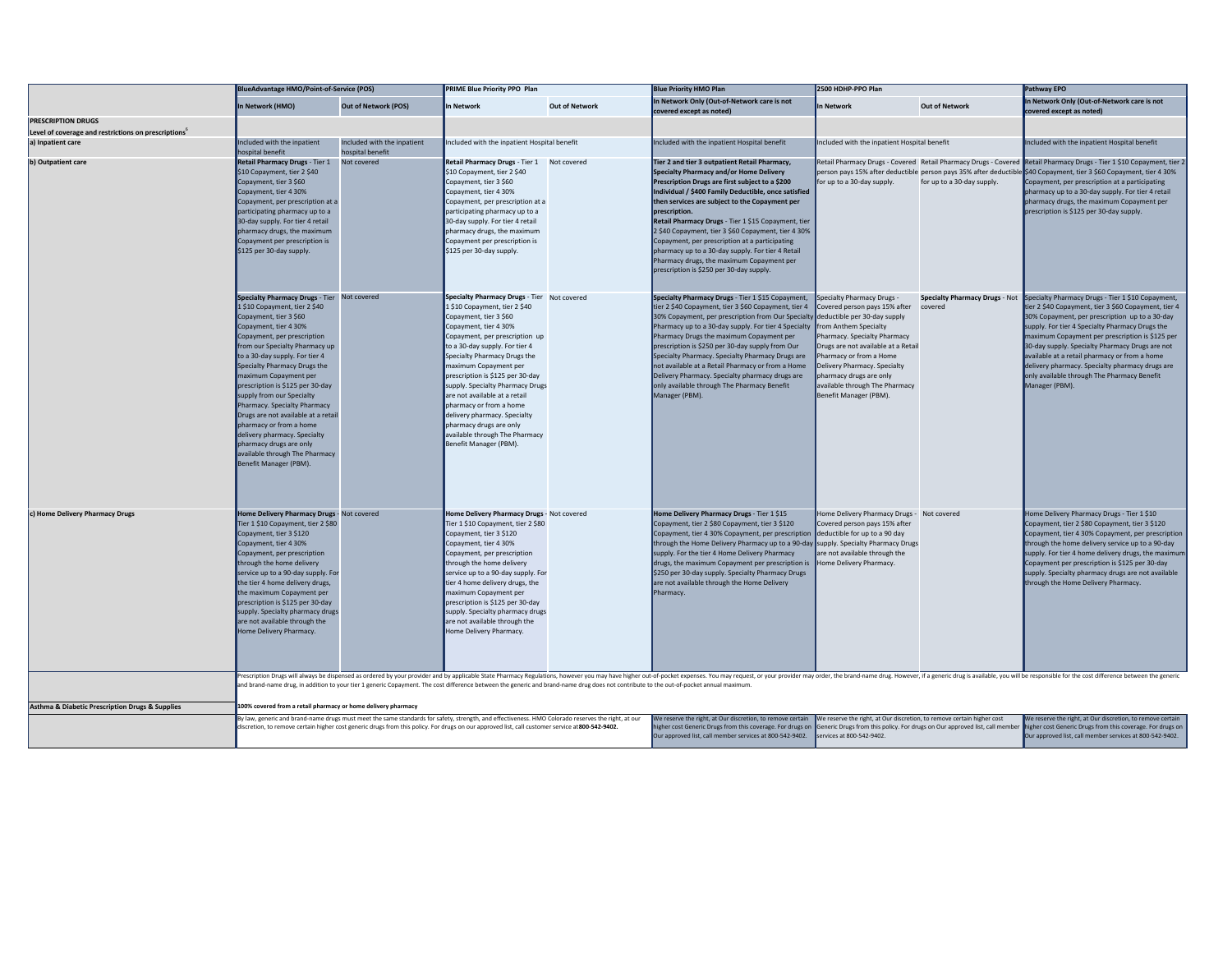| Everside Health                    |                                          | Paladina Health is a provider of primary care services that has recently become available to CHEIBA members who reside in the areas where Paladina clinics are established. |                               |                    |  |  |  |  |
|------------------------------------|------------------------------------------|-----------------------------------------------------------------------------------------------------------------------------------------------------------------------------|-------------------------------|--------------------|--|--|--|--|
|                                    |                                          | Members in these locations may select a Paladina physician as their Primary Care Provider (PCP). Please contact your Employer or Customer Service for additional details.   |                               |                    |  |  |  |  |
|                                    |                                          |                                                                                                                                                                             |                               |                    |  |  |  |  |
| PART C: LIMITATIONS AND EXCLUSIONS |                                          |                                                                                                                                                                             |                               |                    |  |  |  |  |
|                                    | BlueAdvantage HMO/Point-of-Service (POS) | <b>PRIME Blue Priority PPO Plan</b>                                                                                                                                         | <b>Blue Priority HMO Plan</b> | 2500 HDHP-PPO Plan |  |  |  |  |

|                                                                                                                                                                                                                               | BlueAdvantage HMO/Point-of-Service (POS)                                                                                                                  | <b>PRIME Blue Priority PPO Plan</b> | <b>Blue Priority HMO Plan</b> | 2500 HDHP-PPO Plan | Pathway EPO |  |  |  |  |
|-------------------------------------------------------------------------------------------------------------------------------------------------------------------------------------------------------------------------------|-----------------------------------------------------------------------------------------------------------------------------------------------------------|-------------------------------------|-------------------------------|--------------------|-------------|--|--|--|--|
| Period during which pre-existing conditions are not covered                                                                                                                                                                   | Not applicable. Plan does not impose limitation periods for pre-existing conditions. For late enrollees, individual must wait until next open enrollment. |                                     |                               |                    |             |  |  |  |  |
| <b>EXCLUSIONARY RIDERS. Can an individual's specific, pre-existing No</b>                                                                                                                                                     |                                                                                                                                                           |                                     |                               |                    |             |  |  |  |  |
| condition be entirely excluded from the policy?                                                                                                                                                                               |                                                                                                                                                           |                                     |                               |                    |             |  |  |  |  |
| How does the policy define a "pre-existing condition?"                                                                                                                                                                        | Not applicable. Plan does not exclude coverage for pre-existing conditions.                                                                               |                                     |                               |                    |             |  |  |  |  |
| What treatments and conditions are excluded under this policy? Exclusions vary by policy. List of exclusions is available immediately upon request from your carrier, agent, or plan sponsor (e.g., employer). Review them to |                                                                                                                                                           |                                     |                               |                    |             |  |  |  |  |
|                                                                                                                                                                                                                               |                                                                                                                                                           |                                     |                               |                    |             |  |  |  |  |

## **PART D: USING THE PLAN**

|                                                                                                                    | BlueAdvantage HMO/Point-of-Service (POS)                                                                                                                                                                              | <b>PRIME Blue Priority PPO Plan</b>                                                                                                                                                                                                                                                                                                                                                       | <b>Blue Priority HMO Plan</b>                                                                                                                                                                                                                                                                                                                                                                                                                   | 2500 HDHP-PPO Plan                                                                                                       |                                                                                                                                              | <b>Pathway EPO</b>                                                                                                    |  |
|--------------------------------------------------------------------------------------------------------------------|-----------------------------------------------------------------------------------------------------------------------------------------------------------------------------------------------------------------------|-------------------------------------------------------------------------------------------------------------------------------------------------------------------------------------------------------------------------------------------------------------------------------------------------------------------------------------------------------------------------------------------|-------------------------------------------------------------------------------------------------------------------------------------------------------------------------------------------------------------------------------------------------------------------------------------------------------------------------------------------------------------------------------------------------------------------------------------------------|--------------------------------------------------------------------------------------------------------------------------|----------------------------------------------------------------------------------------------------------------------------------------------|-----------------------------------------------------------------------------------------------------------------------|--|
| Does the enrollee have to obtain a referral and/or prior<br>authorization for specialty care in most or all cases? | No                                                                                                                                                                                                                    | INo.                                                                                                                                                                                                                                                                                                                                                                                      | Yes except for care from an OB/GYN, certified nurse No<br>midwife, optometrist or ophthalmologist, Autism<br>Services Provider, perinatologists, retail health clinics<br>or Professional Providers for the treatment of<br>Alcohol Dependency, Mental Health Conditions or<br>Substance Dependency. Care from these Providers, if<br>they are participating Providers within the Blue<br>Priority network, may be obtained without a referral. |                                                                                                                          |                                                                                                                                              |                                                                                                                       |  |
| Is prior authorization required for surgical procedures and<br>hospital care (except in an emergency)?             | Yes, the member is responsible for obtaining pre-certification<br>unless the provider participates with Anthem Blue Cross and Blue unless the provider participates with Anthem Blue Cross and Blue<br>certification. | Yes, the member is responsible for obtaining pre-certification<br>Shield. If the provider is in- network, the physician who schedules Shield. If the provider is in- network, the physician who schedules Preauthorization.<br>the procedure or hospital care is responsible for obtaining the pre-the procedure or hospital care is responsible for obtaining the pre-<br>certification. | Yes, the Doctor who schedules the procedure or<br>Hospital care is responsible for obtaining the                                                                                                                                                                                                                                                                                                                                                | Yes, the Doctor who schedules<br>the procedure or hospital care is<br>responsible for obtaining the<br>Preauthorization. | Yes, you are responsible for<br>obtaining Preauthorization<br>unless the Provider participates<br>with Anthem Blue Cross and Blue<br>Shield. | Yes, the Doctor who schedules the procedure or<br>Hospital care is responsible for obtaining the<br>Preauthorization. |  |
| If the provider charges more for a covered service than the plan                                                   | Per CAA: Prohibits providers from balance billing except in limited circumstances with patient notice and consent.                                                                                                    |                                                                                                                                                                                                                                                                                                                                                                                           |                                                                                                                                                                                                                                                                                                                                                                                                                                                 |                                                                                                                          |                                                                                                                                              |                                                                                                                       |  |
| normally pays, does the enrollee have to pay the difference?                                                       |                                                                                                                                                                                                                       |                                                                                                                                                                                                                                                                                                                                                                                           |                                                                                                                                                                                                                                                                                                                                                                                                                                                 |                                                                                                                          |                                                                                                                                              |                                                                                                                       |  |
| What is the main customer service number?                                                                          |                                                                                                                                                                                                                       |                                                                                                                                                                                                                                                                                                                                                                                           | 800-542-9402                                                                                                                                                                                                                                                                                                                                                                                                                                    |                                                                                                                          |                                                                                                                                              |                                                                                                                       |  |
| Whom do I write/call if I have a complaint?                                                                        | Write to: Anthem Blue Cross and Blue Shield Member Services Department P.O. Box 17549 Denver, CO 80217-05489                                                                                                          |                                                                                                                                                                                                                                                                                                                                                                                           |                                                                                                                                                                                                                                                                                                                                                                                                                                                 |                                                                                                                          |                                                                                                                                              |                                                                                                                       |  |
| Whom do I write/call if I want to file an Appeal or grievance? <sup>8</sup>                                        | Write to: Anthem Blue Cross and Blue Shield Attn: Grievance and Appeals Department 700 Broadway Denver, CO 80273                                                                                                      |                                                                                                                                                                                                                                                                                                                                                                                           |                                                                                                                                                                                                                                                                                                                                                                                                                                                 |                                                                                                                          |                                                                                                                                              |                                                                                                                       |  |
| complaint or grievance?                                                                                            | Whom do I contact if I am not satisfied with the resolution of my Write to: Colorado Division of Insurance, ICARE Section 1560 Broadway, Suite 850 Denver, CO 80202                                                   |                                                                                                                                                                                                                                                                                                                                                                                           |                                                                                                                                                                                                                                                                                                                                                                                                                                                 |                                                                                                                          |                                                                                                                                              |                                                                                                                       |  |
| Does the plan have a binding arbitration clause?                                                                   | <b>Yes</b>                                                                                                                                                                                                            | <b>Yes</b>                                                                                                                                                                                                                                                                                                                                                                                | <b>Yes</b>                                                                                                                                                                                                                                                                                                                                                                                                                                      | <b>Yes</b>                                                                                                               |                                                                                                                                              | <b>Yes</b>                                                                                                            |  |